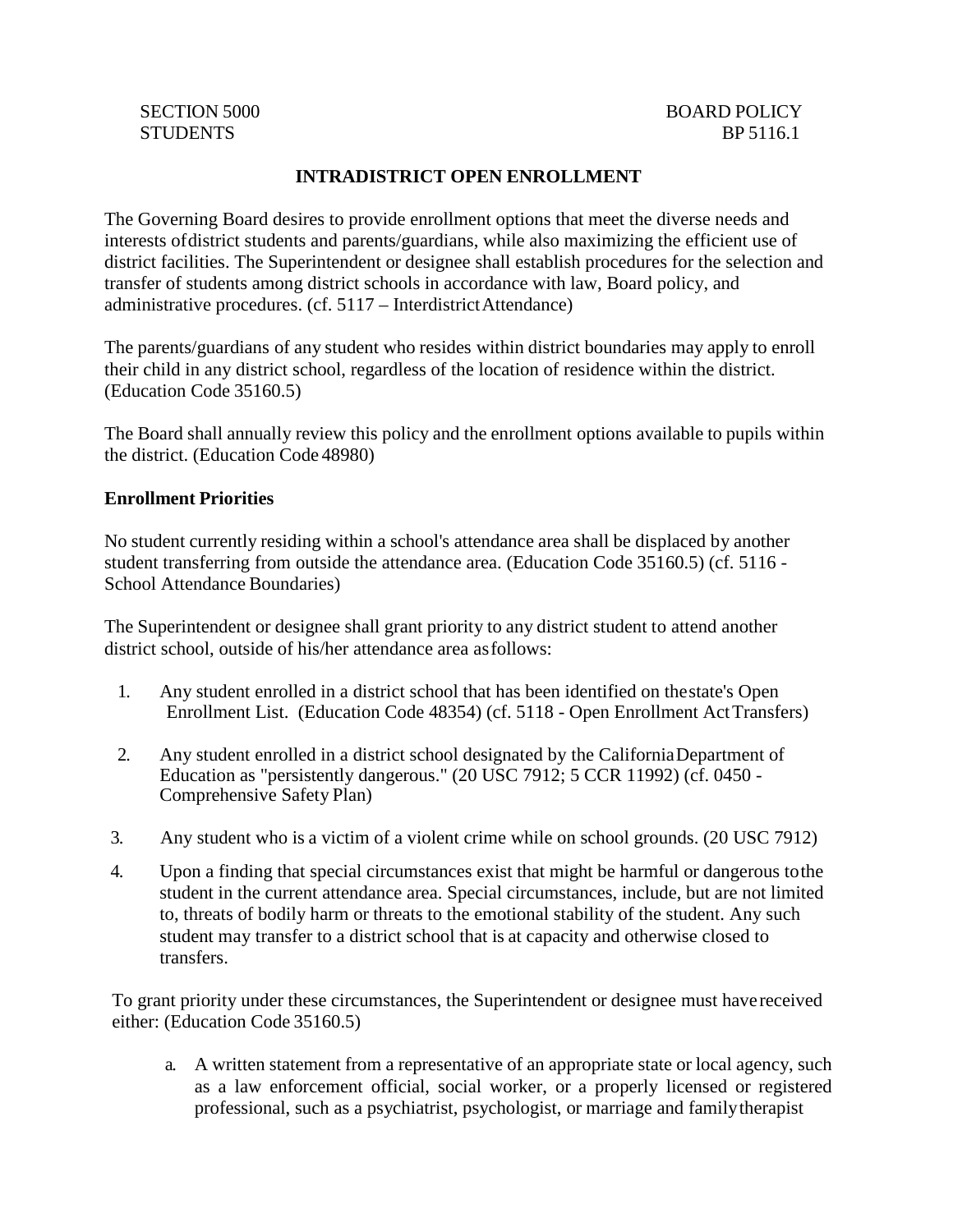- b. A court order, including a temporary restraining order and injunction
- 5. Any sibling of a student already in attendance in thatschool.
- 6. Any student whose parent/guardian is assigned to that school as his/her primary place of employment.
- 7. Any student who would like to attend a specialized academic program, career education academy, or career education pathway not available at their home school
	- a. To qualify a student for an intradistrict transfer, the specialized academic program, career education academy, and/or career education pathway must provide programming in the student's current grade level
	- b. Students enrolling in a specialized academic program, career education academy, and/or career education pathway granted by an intradistrict transfer must maintain enrollment in the selected program through graduation or return to their home school
- 8. Intradistrict transfers will not be granted for any district athletic program or for any athletically motivated reason

# **Application and Selection Process**

In order to ensure that priorities for enrollment in district schools are implemented inaccordance with law, applications for intradistrict open enrollment shall be submitted between the first school business day of November and the last school business day of February of the school year prior to the school year for which the transfer is requested.

The Superintendent or designee shall calculate each school's capacity in a nonarbitrarymanner using student enrollment and available space. (Education Code35160.5)

Intradistrict transfers will not be granted for district schools deemed over capacity by an annual nonarbitrary calculation that uses student enrollment and available space

Except for priorities listed above, the Superintendent or designee shall use a random,unbiased selection process to determine who shall be admitted whenever the school receives admission requests that are in excess of the school's capacity. (Education Code35160.5)

Enrollment decisions shall not be based on a student's academic or athletic performance, except that existing entrance criteria for specialized schools or programs may be used provided that the criteria are uniformly applied to all applicants. Academic performance may be used to determine eligibility for, or placement in, programs for gifted and talented students. (Education Code 35160.5)

Enrollment decisions will be confirmed with intradistrict transfer applicants by the last school business day of March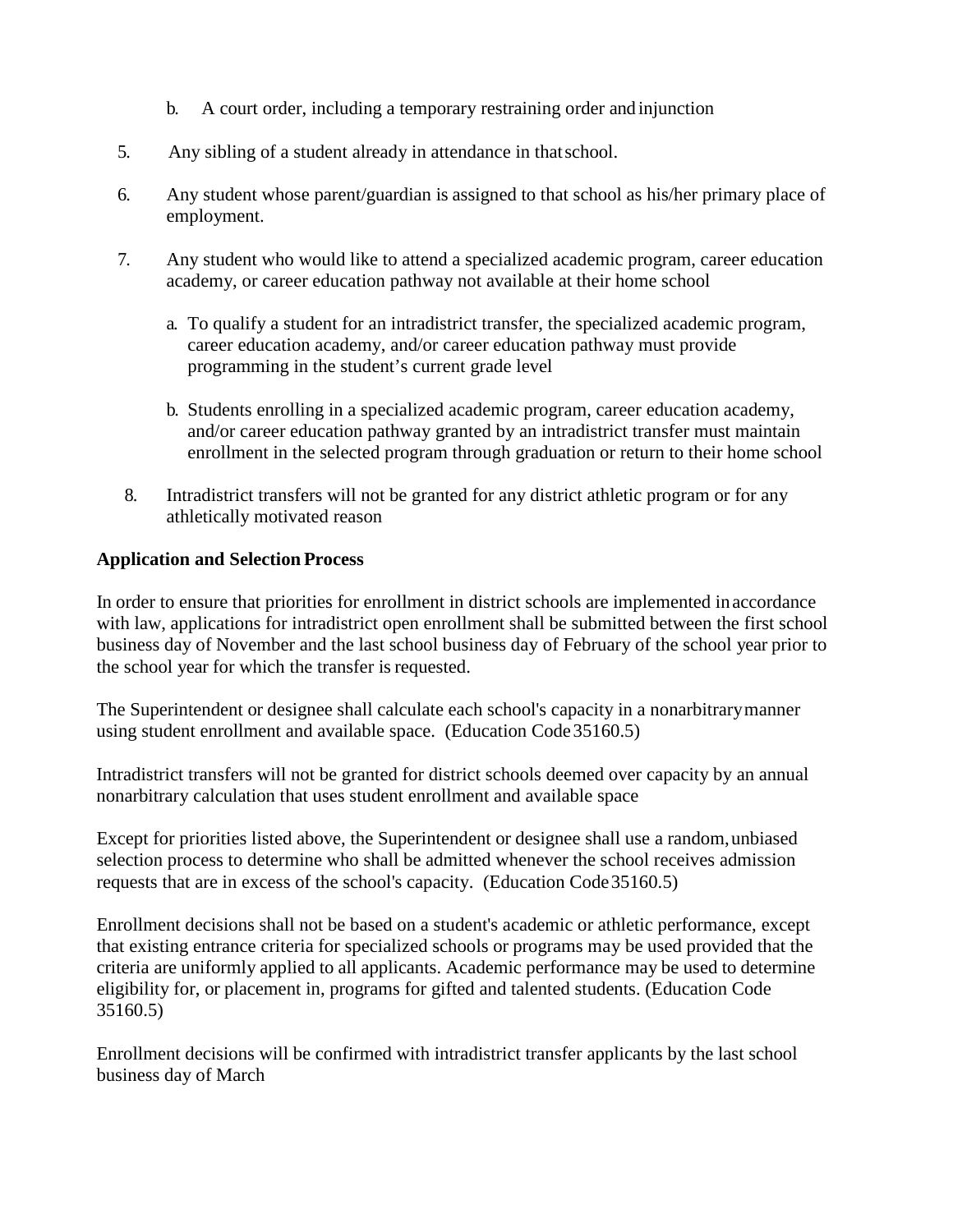# **Applications submitted after the Application and Selection Process deadline**

After the application for intradistrict open enrollment deadline on the last school business day in February a parent or guardian may request transfer for the following reasons:

- 1. Any student who is a victim of a violent crime while on school grounds. (20 USC 7912)
- 2. Upon a finding that special circumstances exist that might be harmful or dangerous tothe student in the current attendance area. Special circumstances include, but are not limited to, threats of bodily harm or threats to the emotional stability of the student. Any such student may transfer to a district school that is at capacity and otherwise closed totransfers.
- 3. Any sibling of a student already in attendance in thatschool.
- 4. If the parent or guardian has recently moved into the OUHSD boundary.
- 5. No Intradistrict transfers for specialized academic programs, career academies, and/or career pathways will be granted for applications received after the deadline on the last school business day in February

Legal Reference:

# EDUCATION CODE

[200](http://gamutonline.net/displayPolicy/138754/5) Prohibition against discrimination

[35160.5](http://gamutonline.net/displayPolicy/133166/5) District policies; rules and regulations

[35291](http://gamutonline.net/displayPolicy/131451/5) Rules

[35351](http://gamutonline.net/displayPolicy/131477/5) Assignment of students to particular schools

[46600-](http://gamutonline.net/displayPolicy/132030/5)[46611](http://gamutonline.net/displayPolicy/132038/5) Interdistrict attendance agreements

[48200](http://gamutonline.net/displayPolicy/132067/5) Compulsory attendance

[48204](http://gamutonline.net/displayPolicy/137760/5) Residency requirements for school attendance

[48300-](http://gamutonline.net/displayPolicy/328908/5)[48316](http://gamutonline.net/displayPolicy/600223/5) Student attendance alternatives, school district of choice program

[48350-](http://gamutonline.net/displayPolicy/622201/5)[48361](http://gamutonline.net/displayPolicy/622213/5) Open Enrollment Act

[48980](http://gamutonline.net/displayPolicy/226041/5) Notice at beginning of term

CODE OF REGULATIONS, TITLE 5

[11992-](http://gamutonline.net/displayPolicy/472640/5)[11994](http://gamutonline.net/displayPolicy/472642/5) Definition of persistently dangerous schools

UNITED STATES CODE, TITLE 20